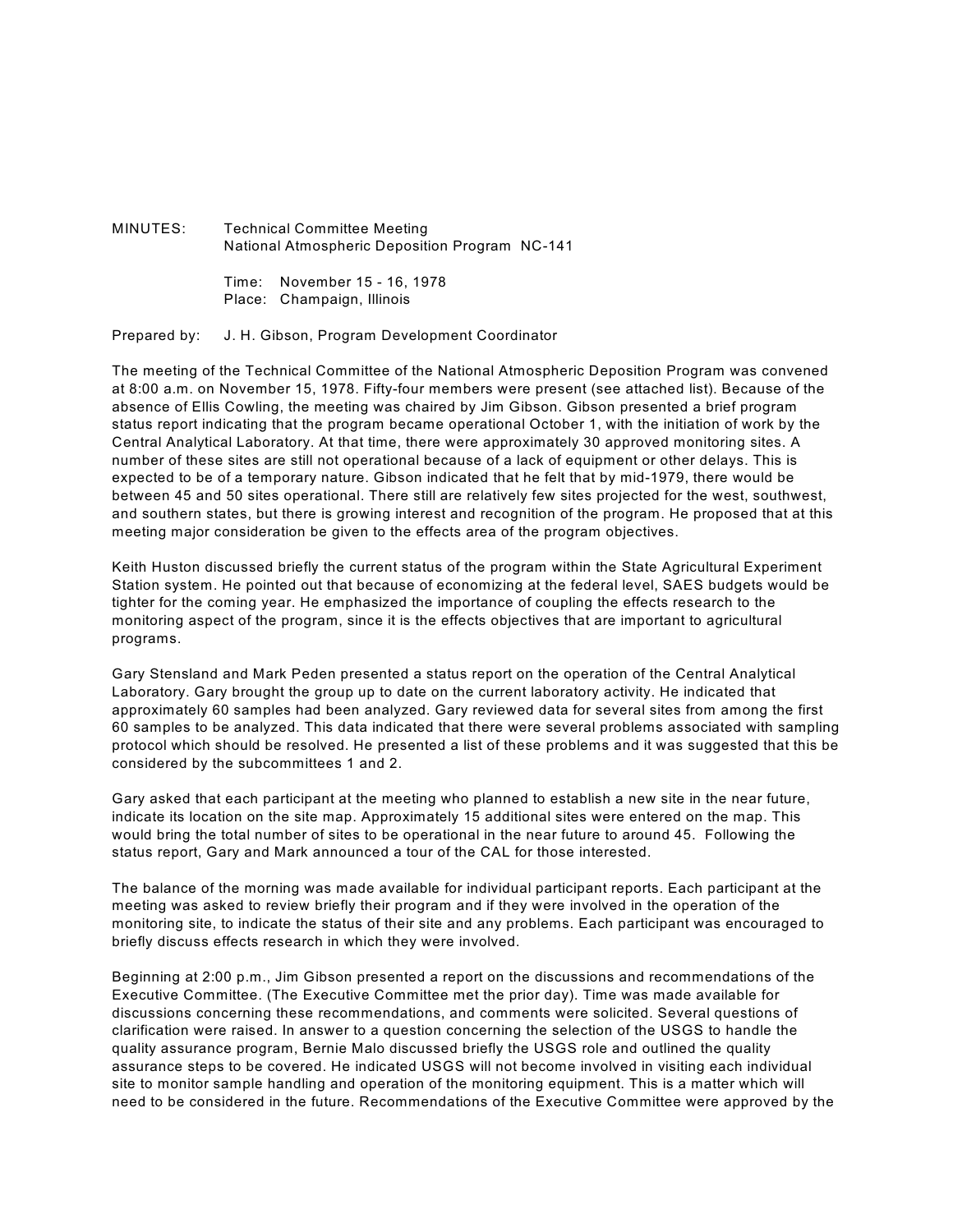Technical Committee.

Following the report of the Executive Committee meeting, the balance of the afternoon was devoted to the subcommittee meetings. As recommended by the Executive Committee, the subcommittees concerned themselves with:

- 1) matters concerned with field sampling and operation of the CAL,
- 2) matters of data handling, management, and analysis, and
- 3) planning for effects research.

Recommendations from the subcommittee meetings were presented Friday morning. A summary of these recommendations follows.

Prior to the subcommittee reports Friday morning, Ellis Cowling (who was unable to attend the meeting on Thursday) presented a brief report on several activities within the National Atmospheric Deposition Program, and urged the Technical Committee members to give careful consideration to future effects research. Ellis pointed out that the monitoring efforts were in support of the need to understand deposition, both wet and dry, in order to assess biological effects. We now need to give consideration to this portion of the program objectives. He discussed the report that he, Jim Galloway, Eville Gorham, and Bill McFee had prepared for the Council on Environmental Quality. A draft of this report was mailed to the participants. This final report will be available within the next several weeks. Prior to a noon adjournment, Ellis Cowling suggested that the Technical Committee express its strong support for the outstanding work of Gary Stensland and Mark Peden in their effort to bring the Central Analytical Laboratory into full operation. Jim Gibson also thanked Dick Semonin and the staff of the Illinois State Water Survey for the fine arrangements for the meeting.

The facilities were very satisfactory and the group appreciated the economical pricing of the rooms.

## SUMMARIES

## Subcommittee 1 and 2

Subcommittee 1 and 2 were concerned primarily with questions raised by Gary Stensland and Mark Peden concerning certain operational matters in the field and Central Analytical Laboratory. The subcommittee, after considerable discussion, made several decisions concerning sample handling protocol, which enabled answers to be provided to each of the questions raised by the laboratory staff. Recommendations from sub-committees 1 and 2 were approved by the Technical Committee. (The list of questions are not included, since they are lengthy and applied specifically to the manner in which the CAL handled samples).

## Subcommittee 3 and 4

Subcommittee 3 and 4 reviewed needs for data analysis, handling, and management. Because the program is in its early stages, and there are no funds currently set aside for data management, Committees 3 and 4 recommended that a "temporary" approach be taken to the question of data handling. Because there will not be large quantities of data in the first year or so of the program operation, certain decisions concerning long-term questions of data management can be delayed until a later date. At that time it is hoped that the funding situation will be better defined. Specifically, the subcommittee recommended that the following data handling procedures be followed in the initial program phases:

1) The Central Analytical Laboratory should return data to the site for their review. It is hoped that this data will be made available back to the site within 2 to 3 weeks after receipt of the samples by the CAL. Any problems which site personnel identify should be communicated to the office of the Program Coordinator at the Natural Resource Ecology Laboratory. Necessary corrections will then